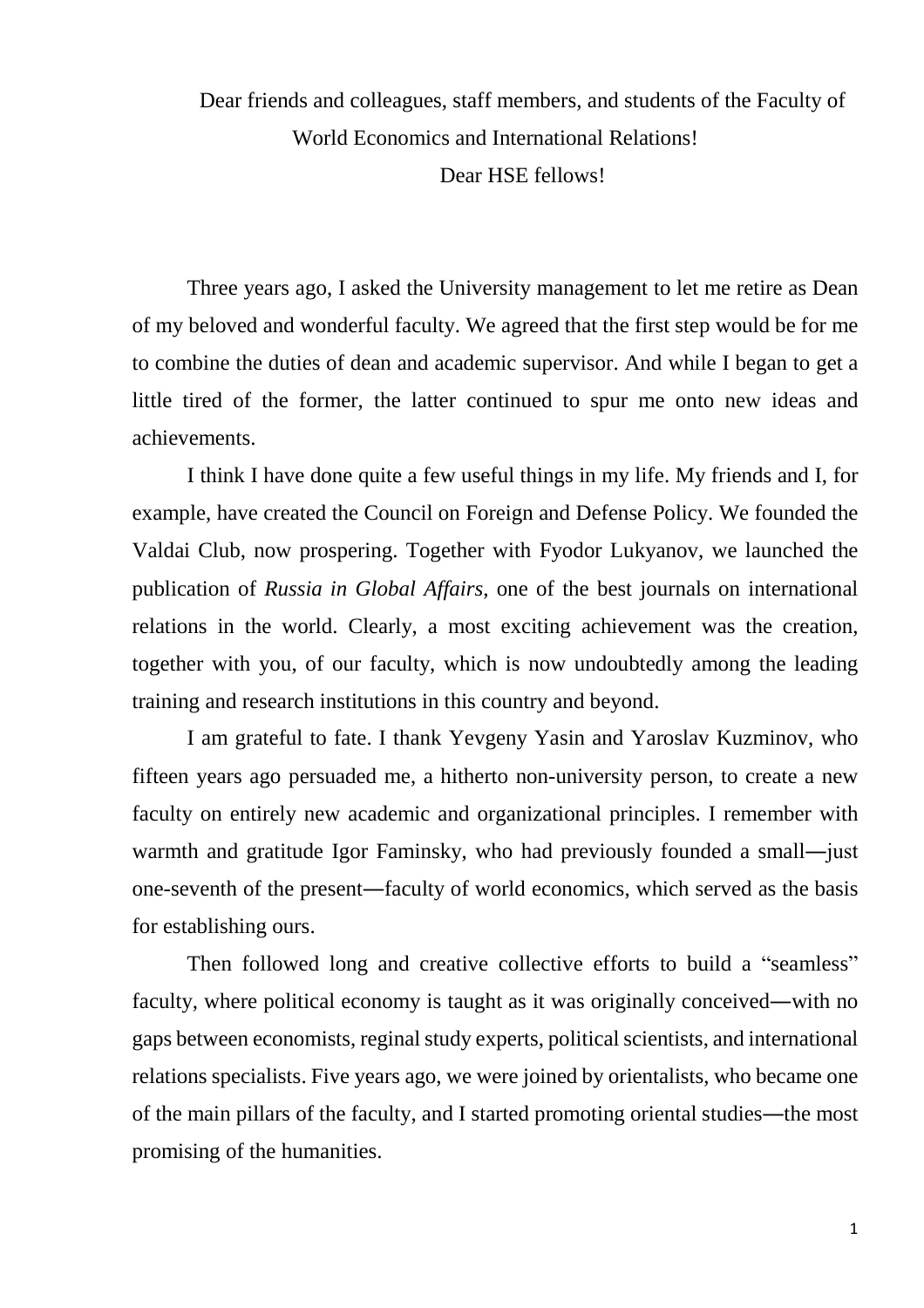We are proud of our graduates, who not only achieve personal success and prosperity, but also try to make the world a better place. That's what we teach them.

I will turn seventy next year. I wanted to retire before the anniversary. I always wanted to retire at the peak of the faculty's development and my career as its head. But COVID got in the way. It would have been improper to do so at a time of crisis. But now the crisis is becoming permanent and customary.

All these years I have been discussing with the University management who could head our faculty―a constellation of world-class minds with a super strong student team.

And I am happy to be handing over the reins of power to Anastasia Borisovna Likhacheva, now one of the youngest deans in the country. She embodies the best our faculty has: originally trained at the HSE as an economist, she completed our MA international relations program, and defended her thesis on the role of water in modern geoeconomics and geopolitics. For several years, Anastasia Borisovna successfully headed the Center for Comprehensive European and International Studies, our flagship research institute, and was the faculty's deputy dean for academic work. She's got a brilliant mind and she is a person of scrupulous honesty. And I am proud to have her among my closest associates and followers.

I have no doubt that she and her peers―and we have grown a splendid team of successors―have own fresh views, different from mine, on how the faculty and our beloved University should develop further.

I am handing over the faculty to her and to you. But I will not be staying away from its activities and the life of the University. At the suggestion of Nikita Yu. Anisimov, I will remain the academic supervisor of the faculty and I will help develop our Alma Mater. I will supervise a number of key research projects. I will continue to encourage all of us, and the elite, to follow the path that we, based on our analysis, consider right for our beloved country. And there is a little bit of our contribution to Russia's beginning to win today―our forecasts that have come true and our recommendations that have been taken into consideration.